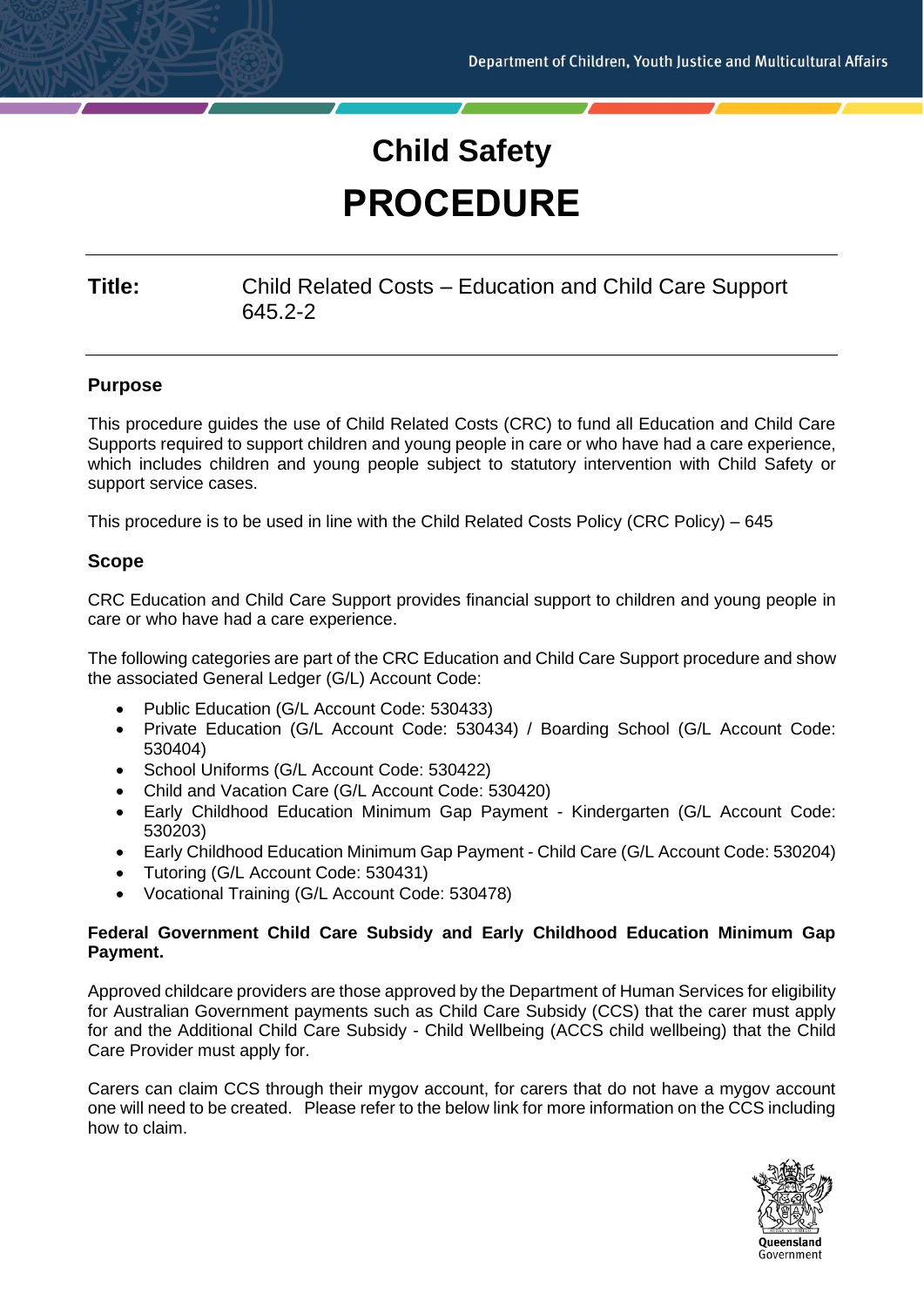• <https://www.humanservices.gov.au/individuals/services/centrelink/child-care-subsidy>

In most cases the full cost of childcare will be covered when the CCS and ACCS child wellbeing is applied. Whether or not there is an out of pocket expense for the carer depends on how much the provider charges and how quickly the CCS and ACCS child wellbeing is applied.

The *Early childhood education minimum gap payment* will provide young children with greater access to centre-based child care and kindergarten, by assisting foster and kinship carers with these out-of-pocket costs should they be incurred.

Payment of an *Early childhood education minimum gap payment* of \$40 per week per child (\$2000 per annum) is available to assist carers meet costs arising from the child's attendance at centrebased childcare and kindergarten. Prior approval of the financial delegate is not required for payments up to \$40.

To be eligible for this payment, the child will:

- be aged one to five years and not yet commenced prep
- reside with an approved carer in family-based care, and
- attend an approved childcare service or kindergarten

For the purpose of the *Early childhood education minimum gap payment* only a selection of these childcare service types will be eligible, including child care and kindergarten.

CSOs must identify, through ICMS, in the child's 'education tab', that the child attends early childhood education.

#### **Process**

Upon a CRC request being received by the Child Safety Officer (CSO), the CSO is to refer to the CRC Policy – 645 and the corresponding procedure to determine if the request meets the guidelines for CRC.

Once the CSO has determined that the guidelines are met, the CSO can progress the request for approval. To progress approval the CSO will consult with their Business Officer and relevant financial delegate for the request.

Business Officers in each Child Safety Service Centre (CSSC) are authorised to manage and pay requests up to and in accordance with their delegated authority.

The carer, child, young person or parent will be required to provide receipts for all reimbursement requests.

For requests for payment/reimbursement of \$100 or under, a CRC form is not required. Consultation between the Business Officer, CSO and Senior Team Leader is required to determine the outcome of the request. If the request is supported, the Business Officer will approve the request and process the reimbursement.

For requests for payments/reimbursements over \$100 a completed CRC form is required. Consultation between the CSO**,** Senior Team Leader and the financial delegate is required to determine the outcome of the request. If the request is supported, the financial delegate will approve the request and Business Services will process the reimbursement.

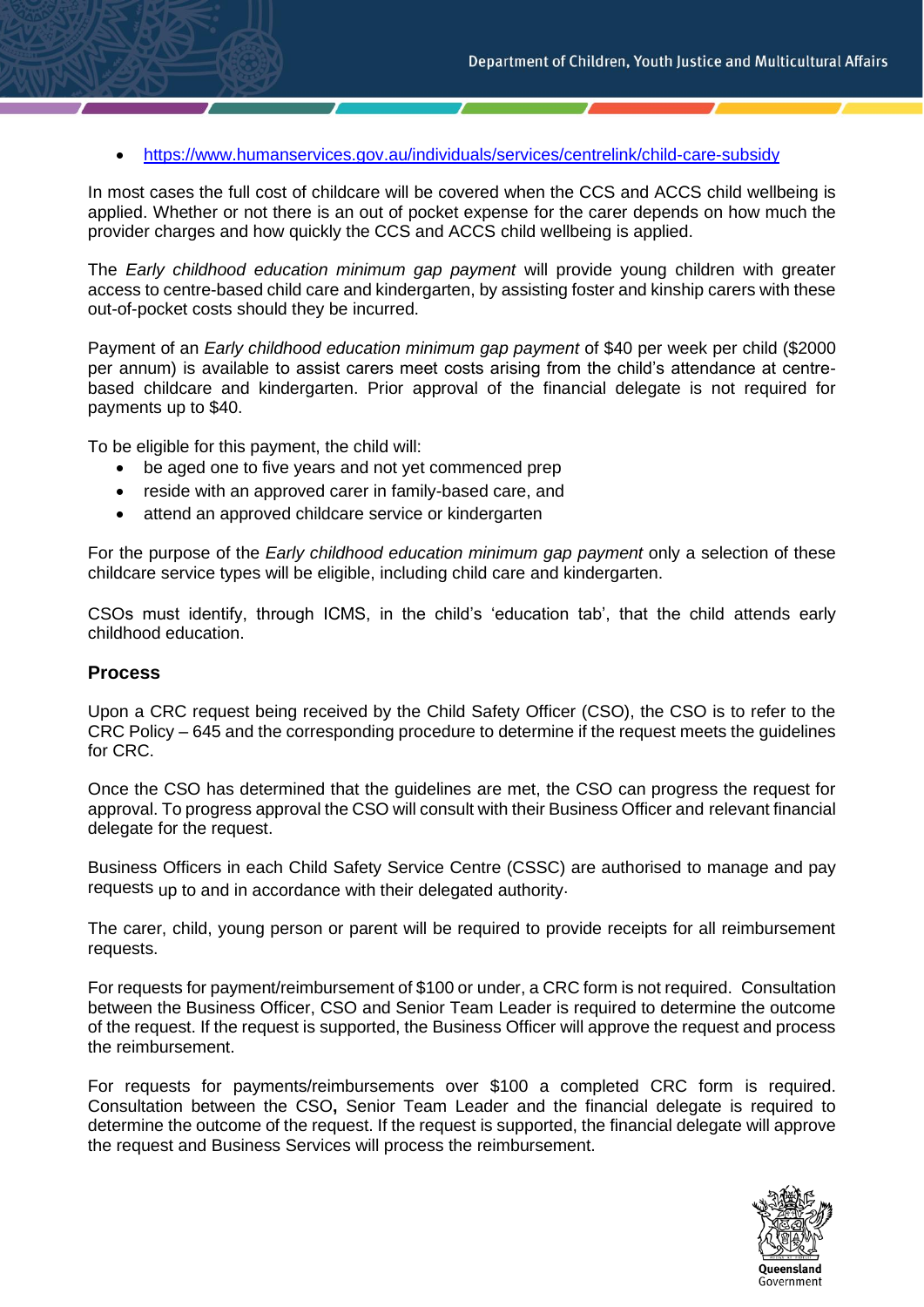*A link to the financial delegations has been provided under Delegations at the end of this procedure.*

Child Safety Officers will:

- Consider the use of CRC as part of the case planning processes.
- Make sure carers are aware of how to request CRC for unplanned expenses as they arise.
- Make sure CRC support is consistent with the case plan and/or supportive of the care arrangement.

Business Officers will:

- Ensure the correct CRC G/L Account Code is used
- Ensure all transactions are substantiated, and necessary substantiating documentation (for example, invoices and receipts) is filed to ensure an audit trail.

Should the request not be supported, the CSO will inform the person making the request of the outcome including an explanation for the decision.

#### **Categories for CRC Education and Child Care Support**

#### **Public Education (G/L Account Code: 530433)**

The Fortnightly Caring Allowance covers all general schooling and education costs including school lunches, travel to and from school, school excursions, school stationery, school uniforms and school related sporting activities.

This category is primarily for the payment of fees for educational activities or elective subjects associated with a child or young person's education at a public school. For children or young people in care, these costs must be for approved activities as part of a child or young person's case plan and where applicable, Education Support Plan. For children or young people residing at home, support may be provided where it enhances their safety and wellbeing and minimises the need for more intrusive child protection intervention.

Although school excursion costs are included in the fortnightly caring allowance, school camps will be funded through CRC Education and Child Care Support.

Expenditure under this category can include:

- school camps
- payment of compulsory fees (for example, library fees and educational costs)
- the gap between the Education contribution through the Textbook and Resource Allowance and full costs of the book levy
- the purchase of specific items that assist in meeting educational needs (for example, specified electives as per the Education Support Plan, or teaching aids)
- school photos

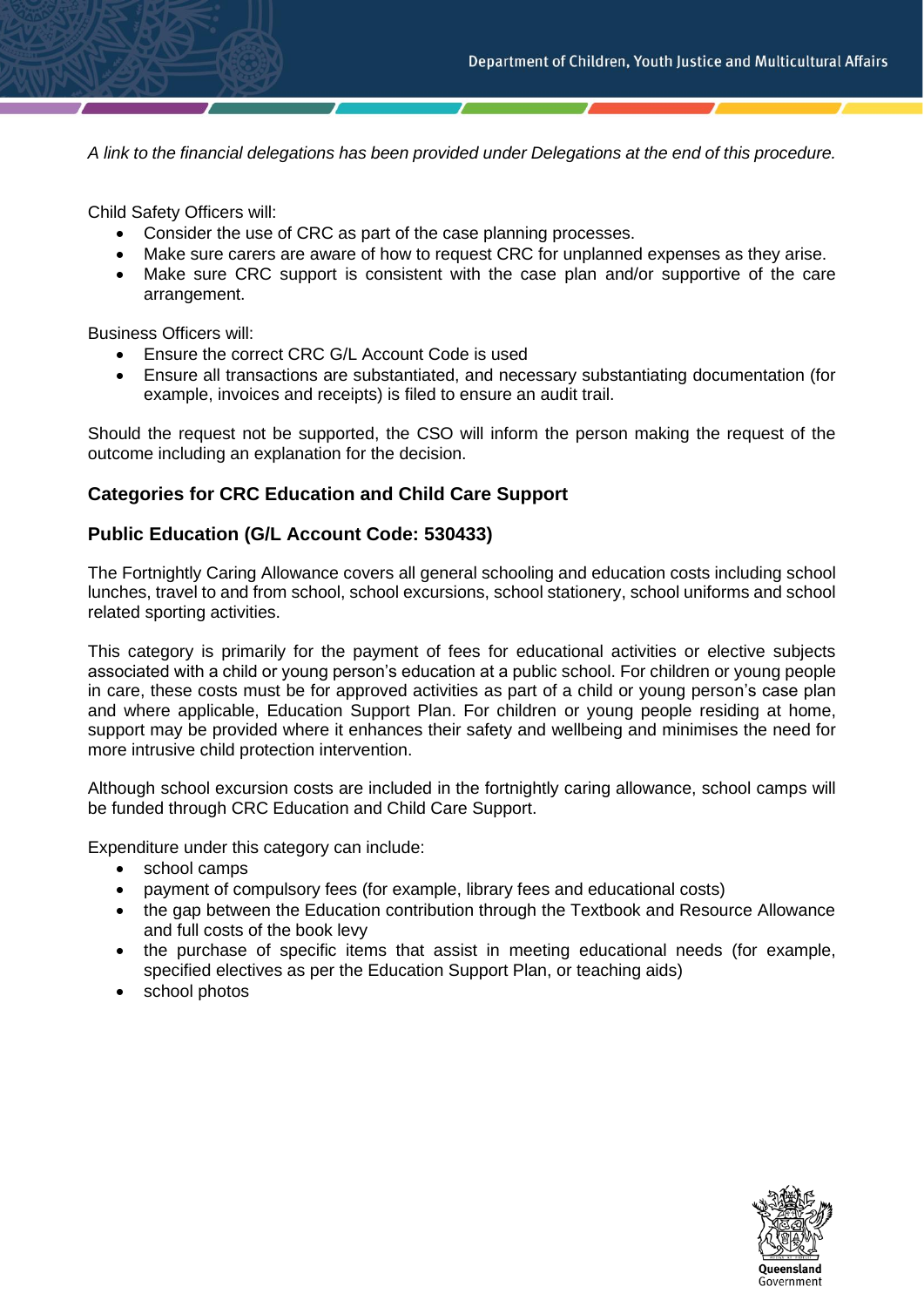## **Private School (G/L Account Code: 530434) / Boarding School (G/L Account Code: 530404)**

The Fortnightly Caring Allowance covers all general schooling and education costs including school lunches, travel to and from school, school excursions, school stationery, school uniforms and school related sporting activities.

This category is primarily for the payment of private school fees and educational activities or elective subjects associated with a child or young person's education in a private or boarding school. These costs must be for approved activities as part of a child or young person's case plan and where applicable, Education Support Plan.

Although school excursion costs are included in the fortnightly caring allowance, school camps will be funded through CRC Education and Child Care Support.

Generally, children and young people will attend public schools unless a private school has been assessed as the most appropriate response to the child or young person's educational needs. For example, attendance at a private or boarding school may also be considered for a child or young person where:

- the child or young person was attending the private school prior to entering care and the child or young person is not changing schools with the care arrangement; and/or
- other children or young people residing in the same care arrangement are attending a private school; and/or
- educational facilities in remote communities do not extend beyond Grade 10 and attendance at boarding school is required in order to complete Grades 11 and 12.

Expenditure under this category can include:

- school camps
- payment of compulsory fees (for example, library fees and educational costs)
- the gap between the Education contribution through the Textbook and Resource Allowance and full costs of the book levy
- the purchase of specific items that assist in meeting educational needs (for example, specified electives as per the Educational Support Plan, or teaching aids).
- school photos

The Boarding School (G/L Account Code: 530404) is to be used for boarding costs only.

## **School Uniforms (G/L Account Code: 530422)**

The Fortnightly Caring Allowance covers the costs of one school uniform per school year. Access to financial support for school uniforms due to extraordinary circumstances will be determined on a case by case basis. For children residing at home, support may be provided where it enhances their safety and wellbeing and minimises the need for more intrusive child protection intervention.

Support may be provided for (but not limited to):

- successive care arrangement changes and/or exclusions necessitating changes of school within the school year
- damage or loss of school clothing
- circumstances where a carer has had a child or young person placed with them at the beginning of a school year but has had no capacity to budget and cover the expenditure.

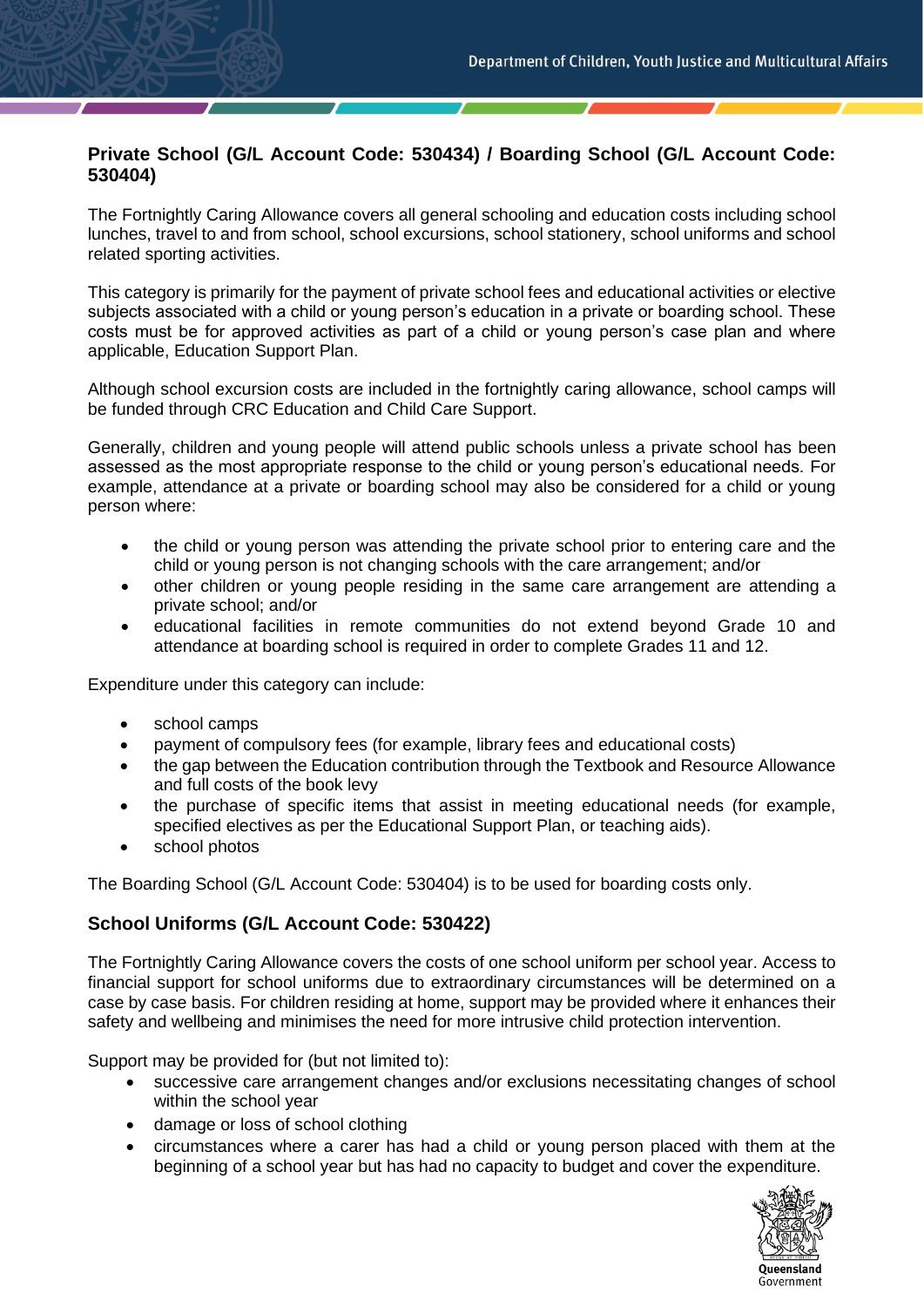This category may be used for the payment of all costs associated with a child or young person's standard school uniform, including:

- hat
- school shoes
- school bag (if stipulated by the school)
- graduation clothes and/or hire
- school and sports uniform.

#### **Child Care and Vacation Care (G/L Account Code: 530420)**

This category provides financial support to carers for approved childcare fees, before/after school care and vacation care fees. For childcare costs this category is to be used for payments/reimbursements in excess of the *Early childhood education minimum gap payment.*

This category can also be accessed for baby-sitting fees and other fees associated with childcare/child minding incurred while the carer attends foster carer training, foster carer forums, and other carer-related activities.

#### **Early Childhood Education Minimum Gap Payment - Kindergarten (G/L Account Code: 530203)**

This category is to be used when the *Early childhood education minimum gap payment* is being used to pay/reimburse costs associated with Kindergarten costs.

#### **Early Childhood Education Minimum Gap Payment - Child Care (G/L Account Code: 530204)**

This category is to be used when the *Early childhood education minimum gap payment* is being used to pay/reimburse costs associated to childcare and/or vacation care.

*The following information applies to both Kindergarten, Child Care and Vacation Care.*

To pay an invoice or reimburse a carer, the payment must be:

- approved by the appropriate financial delegate, and
- substantiated with supporting documentation.

The supporting documentation required to pay a childcare service provider is a valid statement or invoice. The documentation will specify the total hours/charges for the period in question, the amount paid through CCS and any other Australian Government deductions, such as ACCS child wellbeing which are specific to child care payments and also display the final amount owing (the gap payment).

Supporting documentation required for a reimbursement to the carer includes a proof of purchase (provided by the carer), a CRC Approval form and a\ statement or invoice from the child care service provider.

## **Tutoring (G/L Account Code: 530431)**

This category is to be used to provide financial support for a child or young person who requires additional tutoring outside school as part of an approved case plan and where applicable, Education

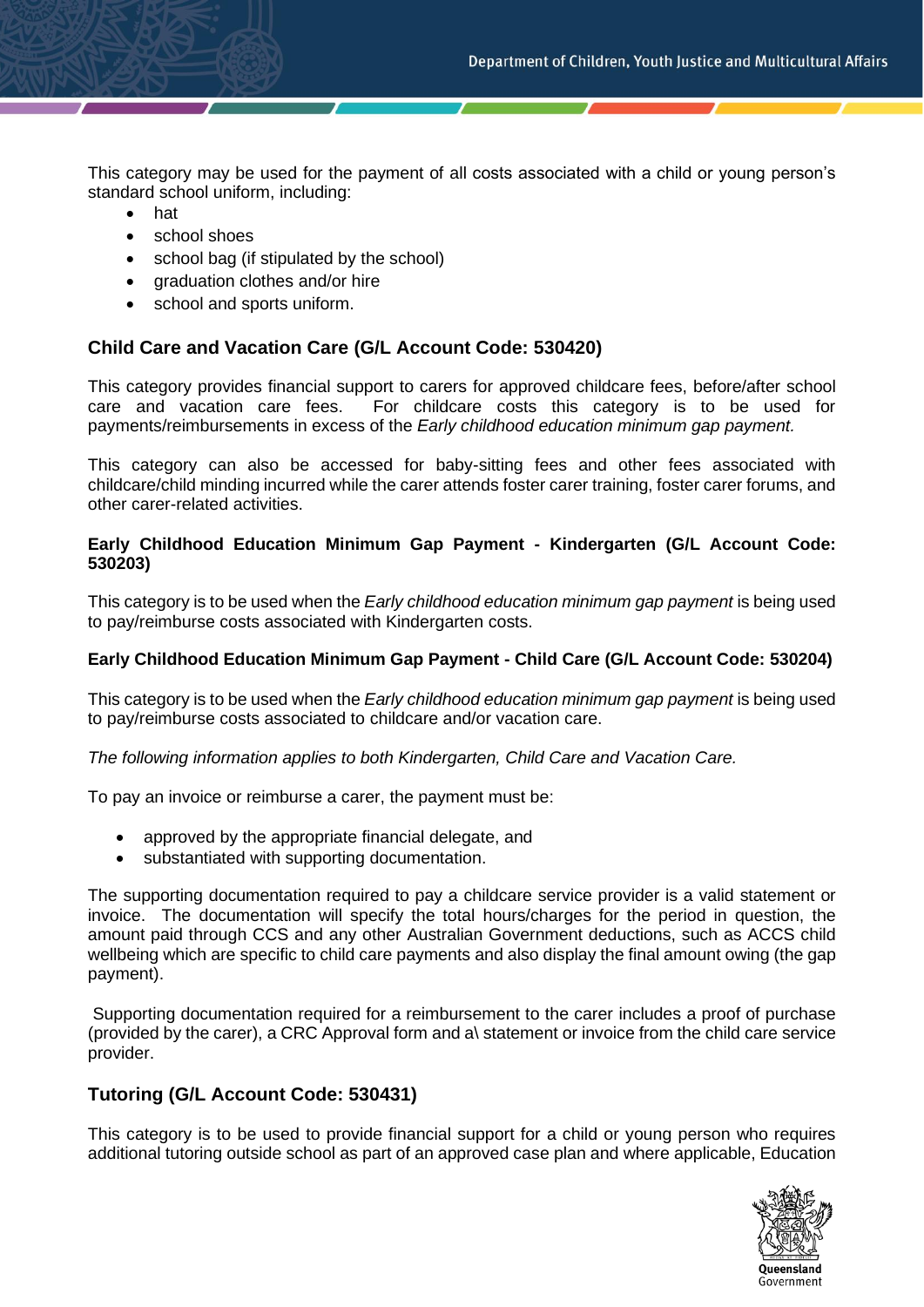Support Plan (ESP). Tutoring may also be arranged to assist a young person's reintegration into mainstream education. For children residing at home, support may be provided where it enhances their safety and wellbeing and minimises the need for more intrusive child protection intervention. Children and young people must be assessed as being in need of additional educational tutoring by an education specialist or other relevant qualified professional.

The qualifications of the proposed individual employed to tutor the child or young person must also be reviewed and assessed as appropriate.

## **Vocational Training (G/L Account Code: 530436)**

This category provides financial support for the payment of case plan and where applicable, ESP approved fees and the cost of course-related items for a young person to attend a vocational course, TAFE course, university or other tertiary institution.

Expenditure under this category can also be approved for a young person who has transitioned to adulthood if they are still attending an educational institution.

Carers in receipt of the Fortnightly Caring Allowance are to contribute towards general attendance fees and provide the day-to-day care costs, regardless of whether a young person placed with them is in receipt of the Youth Allowance, Abstudy or a wage.

Child Safety can contribute towards other compulsory fees and the purchase of special uniforms, clothing and equipment necessary for a young person to attend the course (e.g. knives and chefs' uniforms for a catering course).

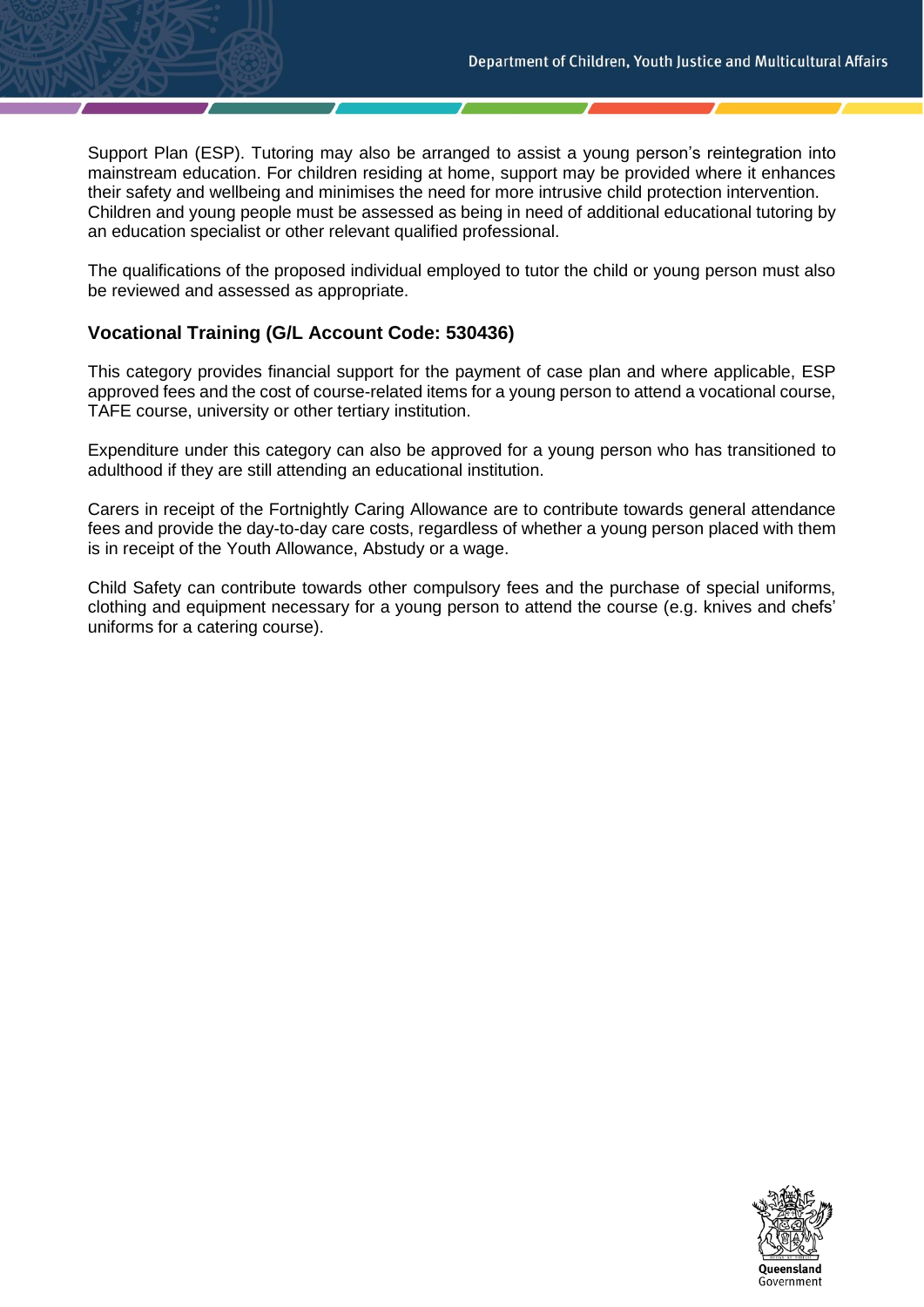#### **Authority:**

*Child Protection Act 1999 Financial Accountability Act 2009 Financial and Performance Management Standard 2009*

#### **Delegations:**

The use of CRC will be in accordance with departmental financial delegations and standards.

## [Financial Delegations](https://cyjmaintranet.root.internal/finance-procurement/financial-delegations)

| <b>Records File No.:</b> | 12/306/142630-P1                    |
|--------------------------|-------------------------------------|
| Date of approval:        | 24 June 2021                        |
| Date of operation:       | 24 June 2021                        |
| Date to be reviewed:     | 24 June 2024                        |
|                          |                                     |
| Office:                  | <b>Investment and Commissioning</b> |
| <b>Help Contact:</b>     | Family Based Care and Support       |
|                          |                                     |

#### **Links**

*Related Policy*

CRC – 645

Case Planning (263)

Early Childhood Education and Care Participation Minimum Gap Payment Policy – CPADC 640-2

*Related Procedures*

CRC – Health and Wellbeing Support 645.1

CRC – Travel Support 645.3

CRC – Child and Young Person Support 645.4

CRC – Carer Support 645.5

Child Safety Practice Manual